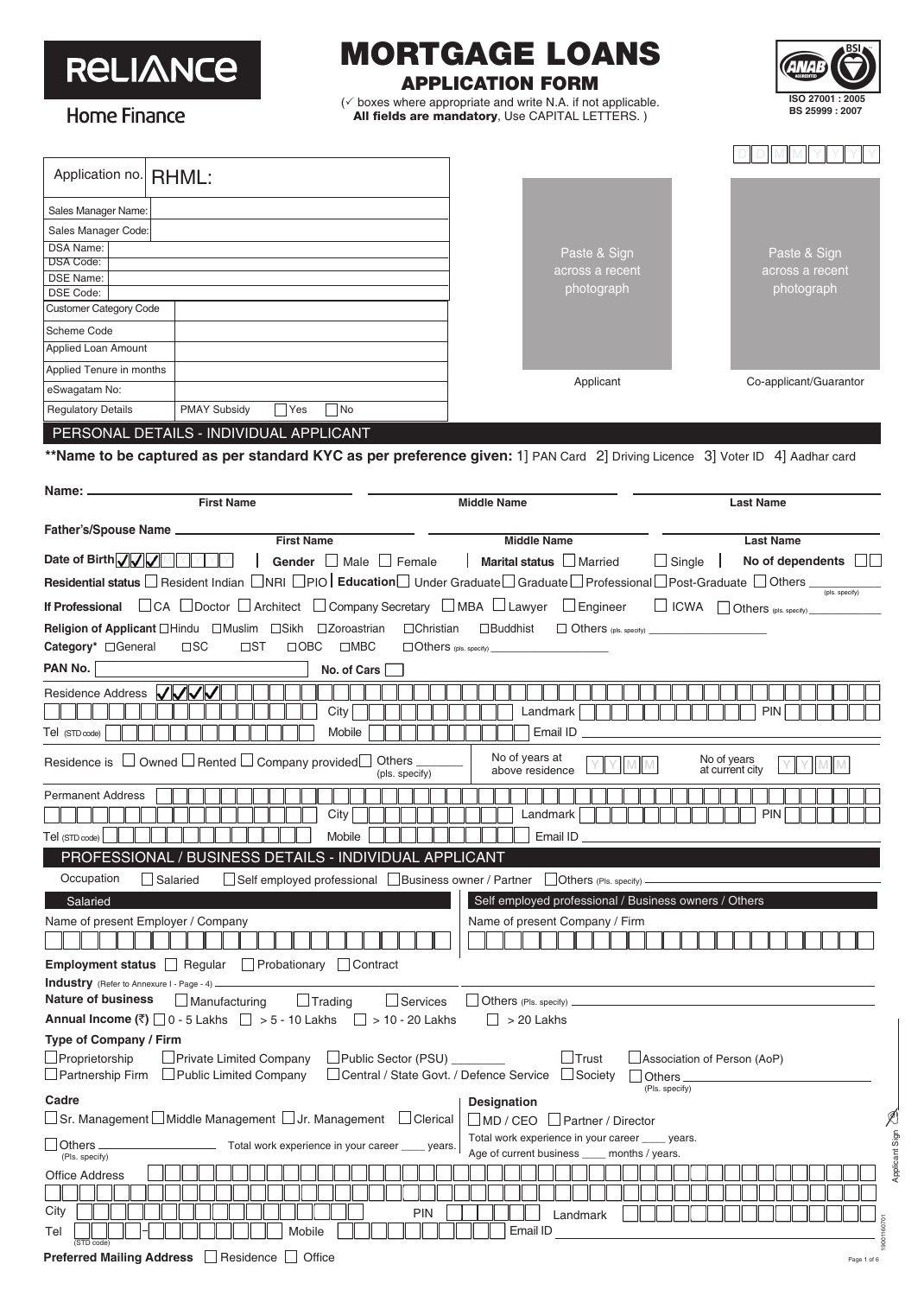#### PERSONAL DETAILS - INDIVIDUAL CO-APPLICANT GUARANTOR

\*\*Name to be captured as per standard KYC as per preference given: 1] PAN Card 2] Driving Licence 3] Voter ID 4] Aadhar card

| Name:<br><b>First Name</b>                                                                                                                                                                                                                                                                                                                                                                                                                                                                                                                                                                                                                                                                                                                               | <b>Middle Name</b>                                                                                                                                                                                                                                                                                                                                                            |                                                                                                                                                                                                                                              | <b>Last Name</b>                                               |
|----------------------------------------------------------------------------------------------------------------------------------------------------------------------------------------------------------------------------------------------------------------------------------------------------------------------------------------------------------------------------------------------------------------------------------------------------------------------------------------------------------------------------------------------------------------------------------------------------------------------------------------------------------------------------------------------------------------------------------------------------------|-------------------------------------------------------------------------------------------------------------------------------------------------------------------------------------------------------------------------------------------------------------------------------------------------------------------------------------------------------------------------------|----------------------------------------------------------------------------------------------------------------------------------------------------------------------------------------------------------------------------------------------|----------------------------------------------------------------|
| <b>Father's/Spouse Name</b>                                                                                                                                                                                                                                                                                                                                                                                                                                                                                                                                                                                                                                                                                                                              |                                                                                                                                                                                                                                                                                                                                                                               |                                                                                                                                                                                                                                              |                                                                |
| <b>First Name</b><br>Date of Birth<br>Gender<br><b>Education</b> Under Graduate Graduate Professional Post-Graduate $\Box$ Others (pls. specify)<br>□ CA □ Doctor □ Architect □ Company Secretary □ MBA □ Lawyer □ Engineer<br><b>If Professional</b><br>PAN No.                                                                                                                                                                                                                                                                                                                                                                                                                                                                                         | <b>Middle Name</b><br>Marital status LNarried<br>Male $\Box$ Female                                                                                                                                                                                                                                                                                                           | $\Box$ Single                                                                                                                                                                                                                                | <b>Last Name</b><br>$\Box$ ICWA $\Box$ Others (pls. specify) _ |
| <b>Residence Address</b><br>City<br>Mobile<br>Tel (STD code)<br>Relation with Main Applicant                                                                                                                                                                                                                                                                                                                                                                                                                                                                                                                                                                                                                                                             | Landmark<br>Email ID                                                                                                                                                                                                                                                                                                                                                          |                                                                                                                                                                                                                                              | <b>PIN</b>                                                     |
| Residence is $\Box$ Owned $\Box$ Rented $\Box$ Company provided $\Box$                                                                                                                                                                                                                                                                                                                                                                                                                                                                                                                                                                                                                                                                                   | No of years at<br>Others _<br>above residence<br>(pls. specify)                                                                                                                                                                                                                                                                                                               |                                                                                                                                                                                                                                              | No of years<br>at current city                                 |
| <b>Permanent Address</b><br>City<br>Mobile<br>Tel (STD code)                                                                                                                                                                                                                                                                                                                                                                                                                                                                                                                                                                                                                                                                                             | Landmark<br>Email ID                                                                                                                                                                                                                                                                                                                                                          |                                                                                                                                                                                                                                              | <b>PIN</b>                                                     |
| PROFESSIONAL / BUSINESS DETAILS - INDIVIDUAL APPLICANT<br>Occupation                                                                                                                                                                                                                                                                                                                                                                                                                                                                                                                                                                                                                                                                                     |                                                                                                                                                                                                                                                                                                                                                                               | CO-APPLICANT                                                                                                                                                                                                                                 | GUARANTOR                                                      |
| Salaried<br>Name of present Employer / Company<br>Employment status Regular<br>$\Box$ Probationary $\Box$<br>Contract<br>Industry (Refer to Annexure I - Page -4)<br><b>Nature of business</b><br>$\Box$ Manufacturing<br>$\Box$ Trading<br>Annual Income (₹) $\Box$ 0 - 5 Lakhs $\Box$ > 5 - 10 Lakhs<br>Type of Company / Firm<br>$\Box$ Proprietorship<br>Private Limited Company<br>$\Box$ Partnership Firm<br>$\Box$ Public Limited Company<br>Cadre<br>$\Box$ Sr. Management $\Box$ Middle Management $\Box$ Jr. Management $\Box$ Clerical<br>$\Box$ Others<br>(Pls. specify)<br><b>Office Address</b><br>City<br>Mobile<br>Tel<br><b>Preferred Mailing Address</b><br>Residence     Office<br>$\overline{\phantom{0}}$<br><b>Builder Details</b> | Self employed professional Business owner / Partner<br>Name of present Company / Firm<br>Others (Pls. specify) _<br>$\Box$ Services<br>> 10 - 20 Lakhs<br>∟Public Sector (PSU) _<br>□ Central / State Govt. / Defence Service<br>Designation<br>$\Box$ MD / CEO<br>Total work experience in your career ____ years. Total work experience in your career _<br>PIN<br>Email ID | (Pls. specify)<br>Self employed professional / Business owners / Others<br>$\Box$ > 20 Lakhs<br>$\Box$ Trust<br>Association of Person (AoP)<br>$\Box$ Society<br><b>Others</b><br>(Pls. specify)<br>Partner / Director<br>years.<br>Landmark | icant Sign 2<br>Āppl                                           |
| <b>Builder Name</b><br><b>Builder office Address</b><br>City<br>Mobile<br>Tel<br>(STD code)<br><b>DETAILS - NON-INDIVIDUAL</b>                                                                                                                                                                                                                                                                                                                                                                                                                                                                                                                                                                                                                           | PIN<br>Email ID                                                                                                                                                                                                                                                                                                                                                               | Landmark                                                                                                                                                                                                                                     |                                                                |
| APPLICANT<br>Name of the Firm                                                                                                                                                                                                                                                                                                                                                                                                                                                                                                                                                                                                                                                                                                                            | CO-APPLICANT<br>GUARANTOR                                                                                                                                                                                                                                                                                                                                                     | No. of Partners /                                                                                                                                                                                                                            |                                                                |
| / Company<br>Proprietorship<br>Private Limited Company<br>$\Box$ Partnership Firm<br><b>Public Limited Company</b>                                                                                                                                                                                                                                                                                                                                                                                                                                                                                                                                                                                                                                       | Public Sector (PSU) ______<br>Central / State Govt. / Defence Service                                                                                                                                                                                                                                                                                                         | <b>Directors</b><br>」Trust<br>Society<br><b>Others</b>                                                                                                                                                                                       | Association of Person (AoP)                                    |
| Manufacturing $\Box$ Trading $\Box$ Services<br>Nature of business                                                                                                                                                                                                                                                                                                                                                                                                                                                                                                                                                                                                                                                                                       | (Pls. specify)<br><b>Others</b>                                                                                                                                                                                                                                                                                                                                               | (Pls. specify)<br>Annual Turnover (₹)                                                                                                                                                                                                        |                                                                |
| <b>Registered Address</b>                                                                                                                                                                                                                                                                                                                                                                                                                                                                                                                                                                                                                                                                                                                                |                                                                                                                                                                                                                                                                                                                                                                               | Date of Partnership<br>Deed / Incorporation                                                                                                                                                                                                  |                                                                |
| Industry Type<br>(Refer to Annexure I - Page 4)                                                                                                                                                                                                                                                                                                                                                                                                                                                                                                                                                                                                                                                                                                          | PAN No.                                                                                                                                                                                                                                                                                                                                                                       | TAN No.                                                                                                                                                                                                                                      |                                                                |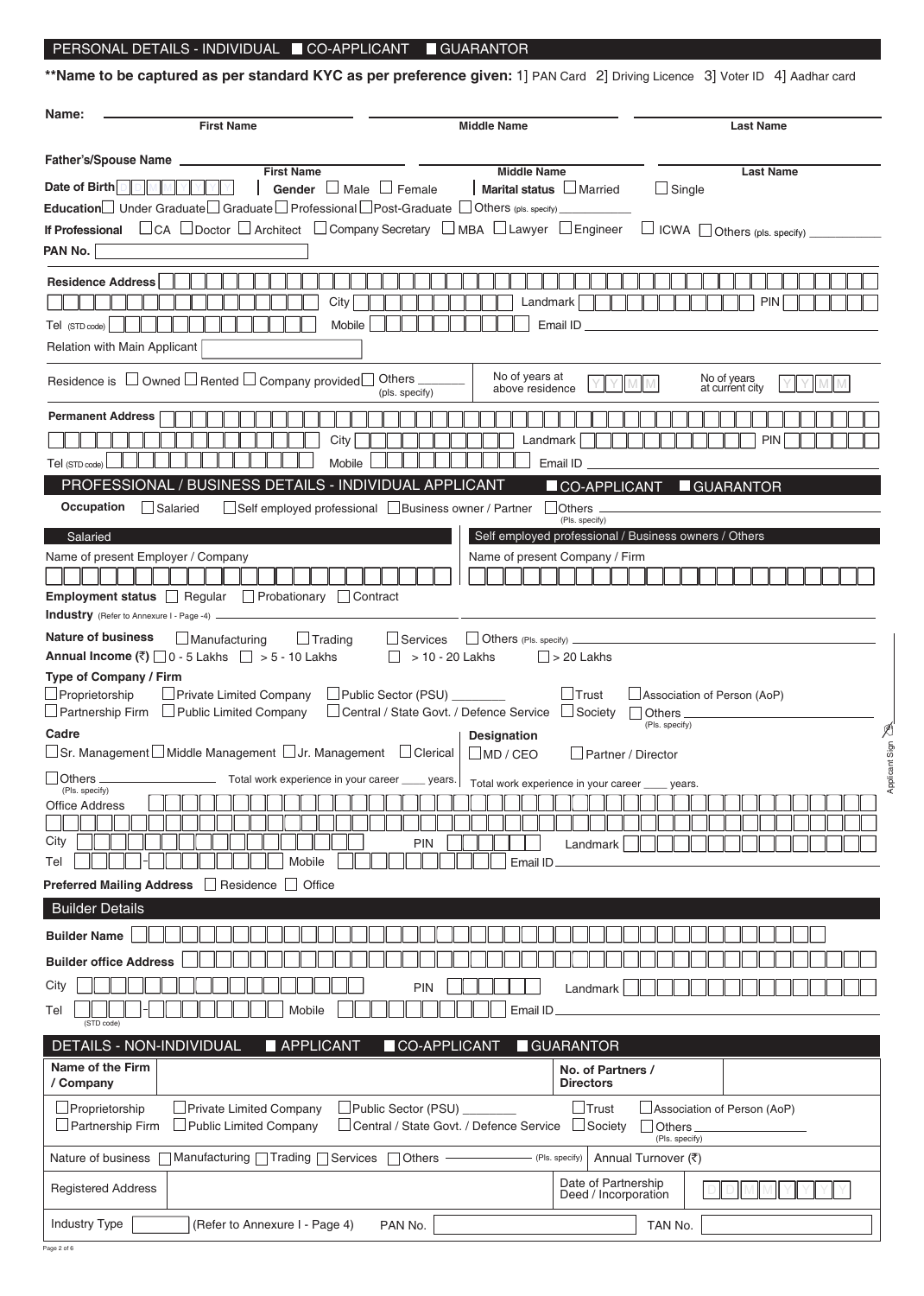|                                                                                                                                                                                                                                     |                                                                                                                         | Name                    | <b>DOB</b><br>dd/mm/yy |                             | Nationality         | Occupation/<br>Profession         |              | <b>Residential Address</b>  | Share holding %#          |  |
|-------------------------------------------------------------------------------------------------------------------------------------------------------------------------------------------------------------------------------------|-------------------------------------------------------------------------------------------------------------------------|-------------------------|------------------------|-----------------------------|---------------------|-----------------------------------|--------------|-----------------------------|---------------------------|--|
| Principal Partner 1 /<br>Director / MD                                                                                                                                                                                              |                                                                                                                         |                         |                        |                             |                     |                                   |              |                             |                           |  |
| <b>Principal Partner 2</b><br>/ Director                                                                                                                                                                                            |                                                                                                                         |                         |                        |                             |                     |                                   |              |                             |                           |  |
| Other Partners / Directors (please provide details of all partners) For Partners who are Minors, provide Guardian's name in brackets                                                                                                |                                                                                                                         |                         |                        |                             |                     |                                   |              |                             |                           |  |
| Other Partners / Directors (please provide details of all partners) For Partners who are Minors, provide Guardian's name in brackets                                                                                                |                                                                                                                         |                         |                        |                             |                     |                                   |              |                             |                           |  |
| Partner / Director                                                                                                                                                                                                                  |                                                                                                                         |                         |                        |                             |                     |                                   |              |                             |                           |  |
| Partner / Director                                                                                                                                                                                                                  |                                                                                                                         |                         |                        |                             |                     |                                   |              |                             |                           |  |
| Partner / Director                                                                                                                                                                                                                  |                                                                                                                         |                         |                        |                             |                     |                                   |              |                             |                           |  |
| Partner / Director                                                                                                                                                                                                                  |                                                                                                                         |                         |                        |                             |                     |                                   |              |                             |                           |  |
| #Please provide details of share holders holding over 20% share capital<br>In case of the no. of shareholders holding more than 20% share capital exceeds the above provided space, then please provide details in a separate sheet |                                                                                                                         |                         |                        |                             |                     |                                   |              |                             |                           |  |
| Details of the contact person in the company                                                                                                                                                                                        |                                                                                                                         |                         |                        |                             |                     |                                   |              |                             |                           |  |
| Name                                                                                                                                                                                                                                |                                                                                                                         |                         |                        | Designation                 |                     |                                   |              | Contact No.                 |                           |  |
|                                                                                                                                                                                                                                     |                                                                                                                         |                         |                        |                             |                     |                                   |              |                             |                           |  |
| LOAN REQUIREMENT DETAILS                                                                                                                                                                                                            |                                                                                                                         |                         |                        |                             |                     |                                   |              |                             |                           |  |
| $\Box$ Home Loans                                                                                                                                                                                                                   |                                                                                                                         | $\Box$ LAP - Commercial |                        | $\Box$ Construction Finance |                     | <b>Balance transfer</b>           | $\Box$ Topup | Normal                      |                           |  |
| $\Box$ LRD                                                                                                                                                                                                                          |                                                                                                                         | LAP - Residential       |                        | Loans to Contractor         |                     | If balance transfer               |              |                             |                           |  |
|                                                                                                                                                                                                                                     |                                                                                                                         |                         |                        |                             |                     | Name of Institution / Bank        |              |                             |                           |  |
| Flexi - LAP                                                                                                                                                                                                                         | Commercial Purchase Loans Plot + Construction<br>Insurance Loan<br>Loan Account No (for BT)<br><b>Self Construction</b> |                         |                        |                             |                     |                                   |              |                             |                           |  |
|                                                                                                                                                                                                                                     |                                                                                                                         |                         |                        |                             |                     | Loan amt regd.                    |              |                             |                           |  |
| DETAILS OF THE PROPERTY TO BE MORTGAGED WITH US:                                                                                                                                                                                    |                                                                                                                         |                         |                        |                             |                     |                                   |              |                             |                           |  |
| $\Box$ Existing                                                                                                                                                                                                                     | Identified                                                                                                              | $\Box$ Not identified   |                        |                             |                     |                                   |              |                             |                           |  |
| Property type                                                                                                                                                                                                                       | Residential                                                                                                             | $\Box$ Commercial       |                        | Industrial                  |                     | $\Box$ Agricultural               |              |                             |                           |  |
| Property is                                                                                                                                                                                                                         | URBAN                                                                                                                   | RURAL (Tick any one)    |                        |                             |                     |                                   |              |                             |                           |  |
| Is this your first home loan                                                                                                                                                                                                        |                                                                                                                         | ⊿Yes                    | No (Please tick)       |                             |                     |                                   |              |                             |                           |  |
| <b>Property Address</b>                                                                                                                                                                                                             | Flat No.                                                                                                                |                         |                        |                             |                     |                                   |              |                             |                           |  |
| <b>Street</b>                                                                                                                                                                                                                       |                                                                                                                         |                         |                        |                             |                     |                                   |              |                             | Applicant Sign            |  |
| City                                                                                                                                                                                                                                |                                                                                                                         | Landmark                |                        |                             |                     | <b>PIN</b>                        |              |                             |                           |  |
| If property purchase                                                                                                                                                                                                                | <b>Under Construction</b>                                                                                               |                         | □Ready Possession      |                             |                     |                                   |              |                             |                           |  |
| Area sq.ft. (Super built up)<br>Property Value<br>Market Rate (Per sq.ft.)                                                                                                                                                          |                                                                                                                         |                         |                        |                             |                     |                                   |              |                             |                           |  |
| Age of Property __________ yrs.                                                                                                                                                                                                     |                                                                                                                         |                         | Transaction type       |                             |                     | $\Box$ Builder $\Box$ Resale      |              |                             |                           |  |
| Intended Usage                                                                                                                                                                                                                      | Self Occupation                                                                                                         | $\Box$ To-Let           | Investment             |                             |                     |                                   |              |                             |                           |  |
| PURPOSE OF LOAN                                                                                                                                                                                                                     |                                                                                                                         |                         |                        |                             |                     |                                   |              |                             |                           |  |
| <b>Business Expansion</b>                                                                                                                                                                                                           |                                                                                                                         | Household Expenses      |                        | Medical Expenses            |                     | Social Obligation                 |              | <b>Children's Education</b> | $\Box$ Marriage in Family |  |
| House Renovation's / Property Purchase<br><b>Renovation of Business Premises</b>                                                                                                                                                    |                                                                                                                         |                         |                        | Travel/ Holiday             |                     | $\Box$ Working Capital            |              | Repay existing debts        |                           |  |
|                                                                                                                                                                                                                                     |                                                                                                                         |                         |                        | Purchase of Equipment/ Tool |                     |                                   | Others       |                             |                           |  |
| <b>BANK DETAILS</b>                                                                                                                                                                                                                 |                                                                                                                         |                         |                        |                             |                     |                                   |              |                             |                           |  |
| <b>Bank Details</b><br>Primary bank / name of the bank                                                                                                                                                                              |                                                                                                                         | Applicant               | Co-Applicant           |                             | <b>Bank Details</b> | Secondary bank / name of the bank |              | Applicant                   | Co-Applicant              |  |
| Account no                                                                                                                                                                                                                          |                                                                                                                         |                         |                        |                             | Account no          |                                   |              |                             |                           |  |
| <b>Bank Branch</b>                                                                                                                                                                                                                  |                                                                                                                         | $AC Type$ SB            |                        | Current CC/OD               | <b>Bank Branch</b>  |                                   |              | $AC Type \tS B$             | Current CC/OD             |  |
| If overdraft, Limit                                                                                                                                                                                                                 |                                                                                                                         |                         |                        | No. of yrs                  |                     | If overdraft, Limit               |              |                             | No. of yrs                |  |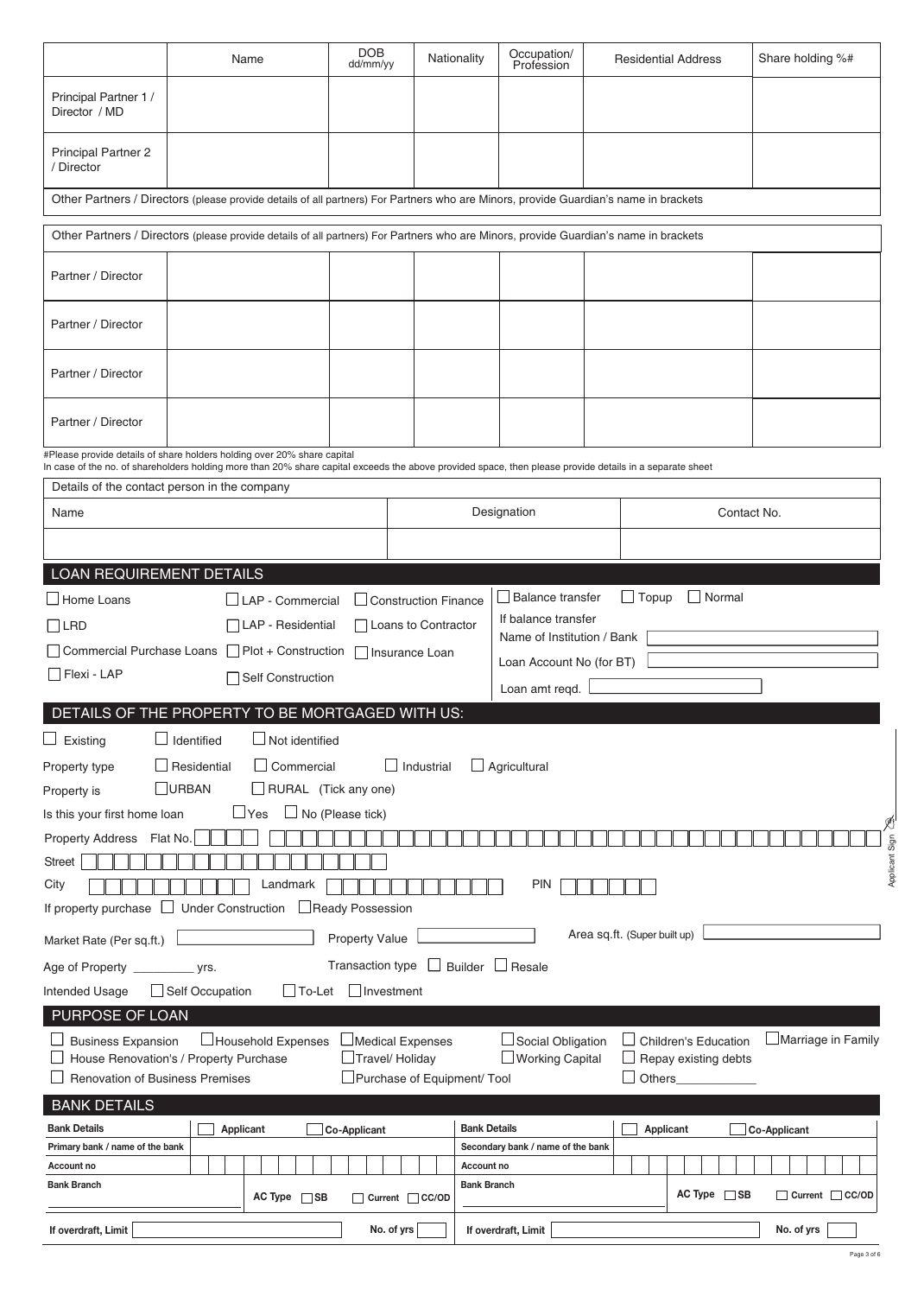| <b>REFERENCE 1</b>                                                                                                                                                                                                                                                                                                               |                                   |                                    |                                                                                                               | <b>REFERENCE 2</b>                                                                                                                                                               |                                                                                                          |               |                                  |  |
|----------------------------------------------------------------------------------------------------------------------------------------------------------------------------------------------------------------------------------------------------------------------------------------------------------------------------------|-----------------------------------|------------------------------------|---------------------------------------------------------------------------------------------------------------|----------------------------------------------------------------------------------------------------------------------------------------------------------------------------------|----------------------------------------------------------------------------------------------------------|---------------|----------------------------------|--|
| Name                                                                                                                                                                                                                                                                                                                             |                                   |                                    | Name                                                                                                          |                                                                                                                                                                                  |                                                                                                          |               |                                  |  |
| Relationship<br>(preferably friend/colleague)                                                                                                                                                                                                                                                                                    |                                   |                                    | Relationship                                                                                                  |                                                                                                                                                                                  | (preferably friend/colleague)                                                                            |               |                                  |  |
| Address                                                                                                                                                                                                                                                                                                                          |                                   |                                    | Address                                                                                                       |                                                                                                                                                                                  |                                                                                                          |               |                                  |  |
| City<br>Landmark                                                                                                                                                                                                                                                                                                                 |                                   | <b>PIN</b>                         | City<br>Landmark                                                                                              |                                                                                                                                                                                  |                                                                                                          |               | <b>PIN</b>                       |  |
| <b>Mobile</b><br>Tel                                                                                                                                                                                                                                                                                                             |                                   |                                    |                                                                                                               |                                                                                                                                                                                  |                                                                                                          | <b>Mobile</b> |                                  |  |
| (STD code)<br>Email ID                                                                                                                                                                                                                                                                                                           |                                   | (STD code)<br>Email ID             |                                                                                                               |                                                                                                                                                                                  |                                                                                                          |               |                                  |  |
|                                                                                                                                                                                                                                                                                                                                  |                                   |                                    |                                                                                                               |                                                                                                                                                                                  |                                                                                                          |               |                                  |  |
| Annexure I                                                                                                                                                                                                                                                                                                                       |                                   |                                    |                                                                                                               |                                                                                                                                                                                  |                                                                                                          |               |                                  |  |
| Accountancy/Consultancy/Law firms<br>01                                                                                                                                                                                                                                                                                          | 16                                | Construction                       |                                                                                                               |                                                                                                                                                                                  | 31<br>Journalist                                                                                         | 46            | Software/IT Hardware             |  |
| Advertising/MR/Recruitment firms<br>02                                                                                                                                                                                                                                                                                           | 17                                | Consultant (specify:               |                                                                                                               |                                                                                                                                                                                  | 32<br>Lawyers/Judges                                                                                     | 47            | STD/PCO/Xerox                    |  |
| Airlines<br>03                                                                                                                                                                                                                                                                                                                   | 18                                | Contractor                         |                                                                                                               |                                                                                                                                                                                  | 33<br>Mining                                                                                             | 48            | Taxes/Customs/Revenue            |  |
| 04<br>Automobiles                                                                                                                                                                                                                                                                                                                | 19                                | Courier/Cargo/Transporters         |                                                                                                               |                                                                                                                                                                                  | 34<br>Petroleum/Chemicals                                                                                | 49            | <b>Telecom/Internet Services</b> |  |
| Ayurvedic/Alternate Medicine<br>05                                                                                                                                                                                                                                                                                               | 20                                | Defence                            |                                                                                                               |                                                                                                                                                                                  | 35<br>Police/Paramilitary                                                                                | 50            | Textiles/Leather                 |  |
| <b>Banking &amp; Insurance</b><br>06                                                                                                                                                                                                                                                                                             | 21                                | DSA/Verification/Collection Agency |                                                                                                               |                                                                                                                                                                                  | 36<br>Politician/Pep                                                                                     | 51            | Travel Agency/Tourism            |  |
| Bar/Gambling Parlor<br>07                                                                                                                                                                                                                                                                                                        | 22                                | Electrical/Electronics             |                                                                                                               |                                                                                                                                                                                  | 37<br>Post & Telegraph                                                                                   | 52            | Others (specify:                 |  |
| <b>Beauty Parlor</b><br>08                                                                                                                                                                                                                                                                                                       | 23                                | Engineering/Infrastructure         |                                                                                                               |                                                                                                                                                                                  | Power/Electricity<br>38                                                                                  |               |                                  |  |
| <b>Building Material Supplier</b><br>09                                                                                                                                                                                                                                                                                          | 24                                | Entertainment/Media                |                                                                                                               |                                                                                                                                                                                  | 39<br>Printing                                                                                           |               |                                  |  |
| Bureaus/Boards/Commissions<br>10                                                                                                                                                                                                                                                                                                 | 25                                | Export/Import                      |                                                                                                               |                                                                                                                                                                                  | PWD/Municipality/Water Supply<br>40                                                                      |               |                                  |  |
| Cable Operator/Video Library<br>11                                                                                                                                                                                                                                                                                               | 26                                | <b>Film Personality</b>            |                                                                                                               | 41                                                                                                                                                                               | Railways                                                                                                 |               |                                  |  |
| Call Centers/BPO/Medical Transcription<br>12                                                                                                                                                                                                                                                                                     | 27                                | Finance Company/Money Lender       |                                                                                                               |                                                                                                                                                                                  | <b>Real Estate</b><br>42                                                                                 |               |                                  |  |
|                                                                                                                                                                                                                                                                                                                                  | 28                                |                                    |                                                                                                               |                                                                                                                                                                                  | Roadways/Ports<br>43                                                                                     |               |                                  |  |
| Chemicals<br>13                                                                                                                                                                                                                                                                                                                  |                                   | <b>Government Cooperatives</b>     |                                                                                                               |                                                                                                                                                                                  |                                                                                                          |               |                                  |  |
| Colleges/Institutes<br>29<br>Hospitals/Healthcare<br>14                                                                                                                                                                                                                                                                          |                                   |                                    |                                                                                                               |                                                                                                                                                                                  | 44<br>Schools<br>Share Broking/NBFC<br>45                                                                |               |                                  |  |
| Commercial goods/Food products<br>30<br>Hotel/Restaurant<br>15                                                                                                                                                                                                                                                                   |                                   |                                    |                                                                                                               |                                                                                                                                                                                  |                                                                                                          |               | Sign                             |  |
| <b>LIST OF DOCUMENTS</b>                                                                                                                                                                                                                                                                                                         |                                   |                                    |                                                                                                               |                                                                                                                                                                                  |                                                                                                          |               | Applicant                        |  |
|                                                                                                                                                                                                                                                                                                                                  |                                   |                                    |                                                                                                               |                                                                                                                                                                                  |                                                                                                          |               |                                  |  |
| <b>Pre Sanction Documents</b>                                                                                                                                                                                                                                                                                                    |                                   |                                    |                                                                                                               |                                                                                                                                                                                  |                                                                                                          |               |                                  |  |
| For Salaried and Self Employed Customers                                                                                                                                                                                                                                                                                         |                                   |                                    |                                                                                                               |                                                                                                                                                                                  |                                                                                                          |               |                                  |  |
| Complete Application Form (With Photograph of App/co app with signature across the photo)                                                                                                                                                                                                                                        |                                   |                                    |                                                                                                               |                                                                                                                                                                                  | <b>Additional Documents for Salaried Customers</b>                                                       |               |                                  |  |
| Non Refundable Fee Cheque                                                                                                                                                                                                                                                                                                        |                                   |                                    |                                                                                                               |                                                                                                                                                                                  | Any 2 months salary slip out of last 3 months for salaried or Salary Certificate                         |               |                                  |  |
| Photocopy of Property papers where property identified                                                                                                                                                                                                                                                                           |                                   |                                    | Latest Form No. 16                                                                                            |                                                                                                                                                                                  |                                                                                                          |               |                                  |  |
| KYC docs of applicants & co - applicants attested by customer & OSV by Sales exec.                                                                                                                                                                                                                                               |                                   |                                    |                                                                                                               |                                                                                                                                                                                  | Copy of Offer letter if job continuity is less than 1 year or proof of continuity current job / business |               |                                  |  |
| - Proof of Identity (Specify)<br>- Proof of Residence (Specify)                                                                                                                                                                                                                                                                  |                                   |                                    | (Pls. Specify)<br>Latest Bank Statement where direct salary credit or latest statement in case of cash salary |                                                                                                                                                                                  |                                                                                                          |               |                                  |  |
| - Proof of Signature (Specify)                                                                                                                                                                                                                                                                                                   |                                   |                                    | $\Box$ 3 months $\Box$ 6 months                                                                               |                                                                                                                                                                                  |                                                                                                          |               |                                  |  |
| - Proof of Office (Specify)                                                                                                                                                                                                                                                                                                      |                                   |                                    | <b>Additional Documents for Self Employed Customers</b>                                                       |                                                                                                                                                                                  |                                                                                                          |               |                                  |  |
| Proof of Qualification (Specify)                                                                                                                                                                                                                                                                                                 |                                   |                                    | Financial Documents of 2 year                                                                                 |                                                                                                                                                                                  |                                                                                                          |               |                                  |  |
| Details of Limits & Loans availed                                                                                                                                                                                                                                                                                                |                                   |                                    | - ITR along with Computation                                                                                  |                                                                                                                                                                                  |                                                                                                          |               |                                  |  |
| Copy of PAN Card                                                                                                                                                                                                                                                                                                                 |                                   |                                    | Balance sheet, P&L, Schedules                                                                                 |                                                                                                                                                                                  |                                                                                                          |               |                                  |  |
| Repayment track record for 1year                                                                                                                                                                                                                                                                                                 |                                   |                                    | Tax Audit Report of individuals, partnership, & company                                                       |                                                                                                                                                                                  |                                                                                                          |               |                                  |  |
| Bank verification form                                                                                                                                                                                                                                                                                                           |                                   |                                    |                                                                                                               |                                                                                                                                                                                  | Partnership deed / MOA/AOA in case of partnership firm & company resp.                                   |               |                                  |  |
| Latest loan outstanding statement for Balance Transfer / Balance Transfer & Top-up,                                                                                                                                                                                                                                              |                                   |                                    |                                                                                                               | Latest Shareholding pattern attested by CA/CS or authorised person in case of company<br>Bank statement (Business and Savings) for last 6 months, 1 year Bank statement for NIP. |                                                                                                          |               |                                  |  |
| if not available indemnity from customer.<br>VAT / Sales Tax returns to validated sales<br>Customer Idemnity in lieu of list of Docs for approved financiers or where property papers collection is OTC.                                                                                                                         |                                   |                                    |                                                                                                               |                                                                                                                                                                                  |                                                                                                          |               |                                  |  |
|                                                                                                                                                                                                                                                                                                                                  |                                   |                                    |                                                                                                               |                                                                                                                                                                                  |                                                                                                          |               |                                  |  |
|                                                                                                                                                                                                                                                                                                                                  | HOW DID YOU GET TO KNOW ABOUT US? |                                    |                                                                                                               |                                                                                                                                                                                  |                                                                                                          |               |                                  |  |
| Magazine<br>$\Box$ Newspaper                                                                                                                                                                                                                                                                                                     | $\Box$ TV                         | Radio<br>Internet                  |                                                                                                               |                                                                                                                                                                                  | $\Box$ Hoarding<br>Others (Pls. specify)                                                                 |               |                                  |  |
| <b>IMPORTANT NOTE:</b>                                                                                                                                                                                                                                                                                                           |                                   |                                    |                                                                                                               |                                                                                                                                                                                  |                                                                                                          |               |                                  |  |
|                                                                                                                                                                                                                                                                                                                                  |                                   |                                    |                                                                                                               |                                                                                                                                                                                  |                                                                                                          |               |                                  |  |
| Kindly Note: That the receipt of your application form for the loan does not imply automatic approval of your loan by RHFL. RHFL may request for additional documents other than those<br>collected in connection with the application, That all post dated cheques are to be issued favoring "Reliance Home Finance Ltd." Only. |                                   |                                    |                                                                                                               |                                                                                                                                                                                  |                                                                                                          |               |                                  |  |

I/WE CONFIRM THAT THE EXECUTIVE COLLECTING MY APPLICATION/DOCUMENTS HAS Informed me/us that service tax as may be applicable from time to time will be charged<br>in connection with the loan, Informed me/us that RHFL will not Collected self attested copies of the afore mentioned documents from me/us. In case of any foreclosure request the applicant and the co-applicant are required to personally visit our<br>customer service branch after which the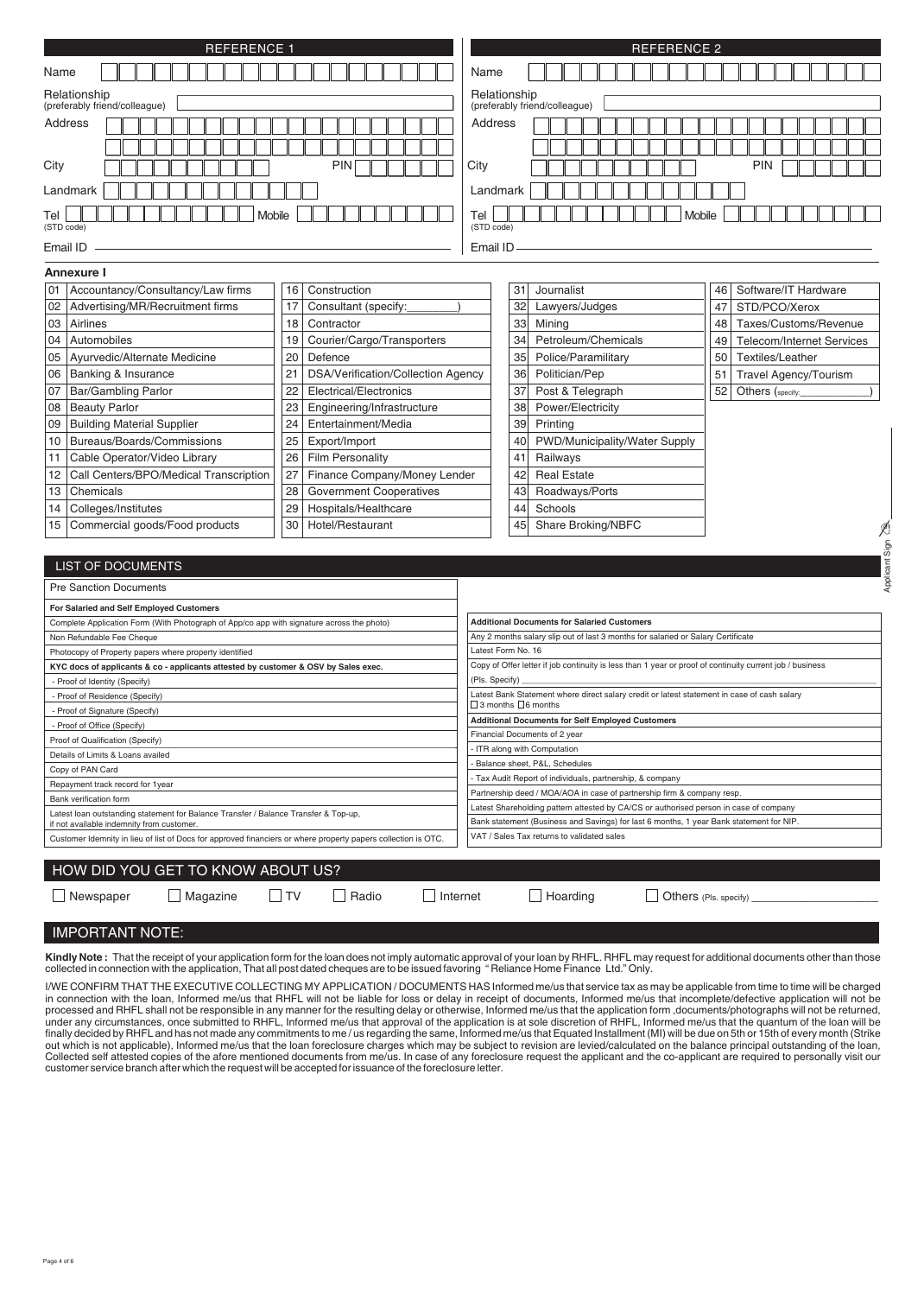## Other Priority Sector

| Direct Agri                             | Agriculturist / Farmer & allied Agricultural activity such as Dairy,<br>Piggery, Poultry, Fishery, Bee-Keeping, Cattle Feed, Poultry Feed,<br>Horticulture, Fertilizers, Pesticides, seeds etc Proprietorship FOOD<br>& agro based processing units in rural areas & grading & sorting &<br>transporting of agri produce undertaken by individuals in rural areas |  |
|-----------------------------------------|-------------------------------------------------------------------------------------------------------------------------------------------------------------------------------------------------------------------------------------------------------------------------------------------------------------------------------------------------------------------|--|
| Indirect Agri                           | Food & Agro Based Processing Units operating from Semi Urban/<br>Urban Areas, Arathias / Grain Merchants operating from Anaj Mandi,<br>Service Units contracting tractors / bore wells to farmers,<br>Dealers of Agri machinery/pesticides & fertilizers, Units running<br>storage of facilities of Agri produce.                                                 |  |
| Khadi & Village Industries (KVI Sector) | Khadi & Village Industries                                                                                                                                                                                                                                                                                                                                        |  |
| <b>Retail Trader</b>                    | Private Retail Traders with combined credit limit up to 20 lakhs from<br>all banks / Traders in Essential Commodities                                                                                                                                                                                                                                             |  |
| Micro Manufacturing Enterprise          | Manufacturing Units with Investments in Plant & machinery<br>up to 25 lakhs                                                                                                                                                                                                                                                                                       |  |
| <b>Small Manufacturing Enterprise</b>   | Manufacturing Units with Investments in<br>Plant & machinery greater than 25 lakhs but not exceeding 5 Crs                                                                                                                                                                                                                                                        |  |
| Micro Service Enterprise                | Service Sector units with Investments in Office Equipment<br>upto 10 lakhs                                                                                                                                                                                                                                                                                        |  |
| <b>Small Service Enterprise</b>         | Service Sector units with Investments in Office Equipment<br>greater than 10 lakhs but not exceeding 2 Crs                                                                                                                                                                                                                                                        |  |
| Education                               | Loans granted to individuals for educational purposes upto<br>Rs 10 lakhs for studies in India & Rs, 20 lakhs for studies abroad                                                                                                                                                                                                                                  |  |
| Super Micro Service Enterprise          | Service Sector Unit with Investment in office up to Rs 2 lacs                                                                                                                                                                                                                                                                                                     |  |
| Super Micro Manufacturing Enterprise    | Manufacturing units with investment in plant and<br>machinery upto Rs 5 lacs                                                                                                                                                                                                                                                                                      |  |

#### **Agricultural Land Details:**

Land Details: I / We own / cultivate land to the extent of \_\_\_\_\_\_\_\_\_\_\_\_\_\_\_\_\_\_\_\_\_acres at \_\_\_\_\_\_\_\_\_\_\_\_\_\_\_\_\_\_\_\_\_\_\_\_\_\_\_\_\_\_\_\_\_\_\_\_\_\_\_\_\_\_\_\_\_\_\_\_\_\_\_\_

attached herewith 7/12 documents / copy of land revenue receipt.

I / We hereby declare that information furnished above is true and accurate

## **Docouments Provided for PSL:**

| $\Box$ MSME   |                             |  |
|---------------|-----------------------------|--|
| $\Box$ SME    |                             |  |
| $\Box$ SSI    |                             |  |
|               | D PSL Agri ________________ |  |
| $\Box$ Others |                             |  |

Applicant Signature

Page 5 of 6

# ACKNOWLEDGMENT OF RECEIPT OF LOAN APPLICATION (CUSTOMER COPY)

RHML:

| This is to confirm the receipt of your application form for Mortgage Loans and thank you for the same.                             |      |  |
|------------------------------------------------------------------------------------------------------------------------------------|------|--|
| Loan decision will be taken within 10 working days subject to submission of complete required documents as per the company policy. | Date |  |
|                                                                                                                                    |      |  |

Signature of the Sales Executive

Name of the Sales Executive \_\_\_\_\_\_\_\_\_\_\_\_\_\_\_\_\_\_\_\_\_\_\_\_\_\_\_\_\_\_\_\_\_\_ Name of the Applicant \_\_\_\_\_\_\_\_\_\_\_\_\_\_\_\_\_\_\_\_\_\_\_\_\_\_\_\_\_\_\_\_\_\_\_